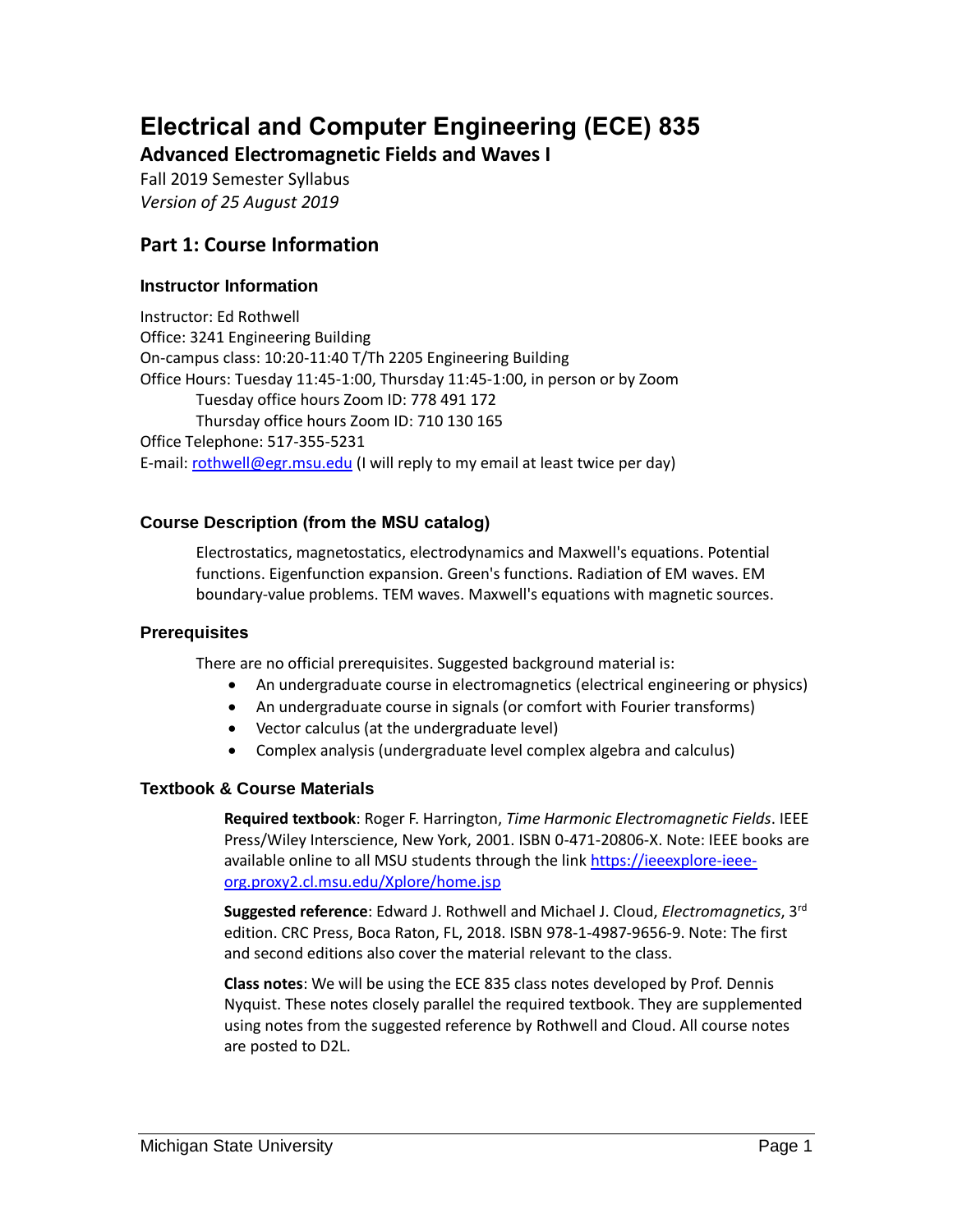#### **Recommended Texts & Other Readings**

Many other excellent textbooks cover the topics from the class. You may find the following books useful; they can be found at the MSU main library.

- J.A. Stratton, Electromagnetic Theory, McGraw-Hill, 1941.
- C.A. Balanis, Advanced Engineering Electromagnetics, Wiley, 1989.
- S. Ramo, et.al., Fields and Waves in Communication Electronics, Wiley, 1994.
- J.A. Kong, Electromagnetic Wave Theory, Wiley, 1990.
- D.H. Staelin, et. al., Electromagnetic Waves, Prentice Hall, 1994.

### **Course Structure**

This course will be delivered online through the course management system and you will need your MSU NetID to log in to the course from the D2L homepage (http://d2l.msu.edu). In D2L, you will access online lessons, course materials, and additional resources.

#### **Technical Assistance**

If you need technical assistance at any time during the course, or if you need to report a problem, you can:

- Visit the Discovery [Services Support Site](https://www.lib.msu.edu/dls/)
- Visit the [Desire2Learn Help Site \(http://help.d2l.msu.edu/](http://help.d2l.msu.edu/) )
- Call Distance Learning Services: (800) 500-1554 or (517) 355-2345

#### **Resource Center for Persons with Disabilities (RCPD)**

To make an appointment with a specialist, contact: (517) 353-9642

Or TTY: (517) 355-1293

Web site for RCPD: [http://MYProfile.rcpd.msu.edu](http://myprofile.rcpd.msu.edu/)

### **Class Guide**

A step-by-step guide to lead you through the intricacies of completing ECE 835 may be found on D2L at **Content Overview**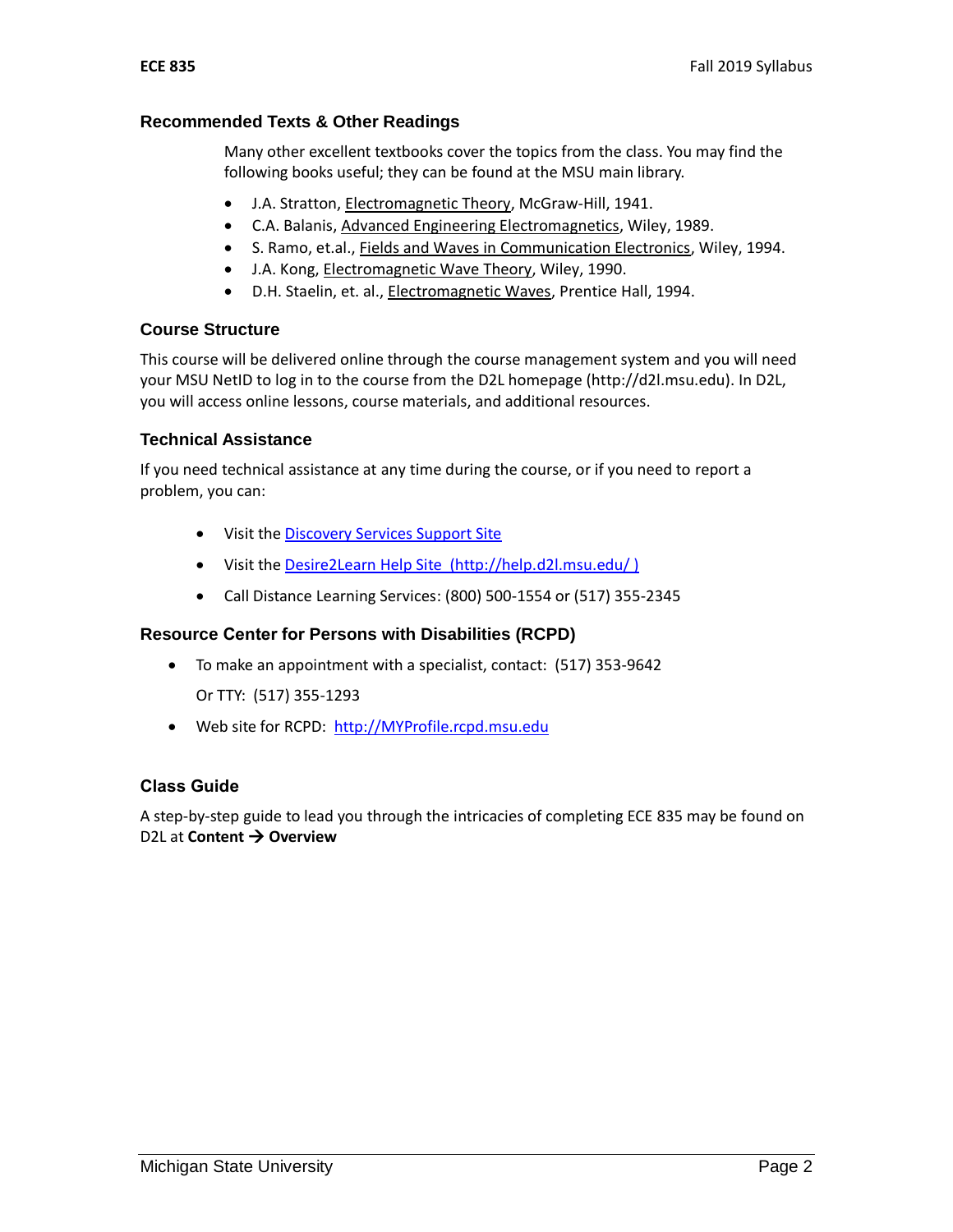## **Part 2: Course Objectives**

ECE 835 is the first graduate level course in electromagnetics (EM). Students interested in continuing in the EM discipline typically take ECE 836 and ECE 837, as well as selected advanced courses under the ECE 929 course number. ECE 835 is also a core course for the MS program in electrical engineering.

The course is designed to provide basic advanced skills in electromagnetic theory. Students will obtain proficiency

- Working with Maxwell's equations, Poynting's theorem, and jump conditions
- Formulating and solving the wave equation
- **•** Interpreting the physical meaning of wave phenomena
- Solving advanced problems involving transmission lines, waveguides, resonators, and radiation
- Applying the fundamental theorems of EM to various problems
- Computing fields using Green's functions
- Constructing fields using potentials
- Solving a variety of canonical problems in rectangular coordinates

You will meet the objectives listed above through a combination of the following activities in this course:

- Watch the course videos posted to D2L
- Complete the homework assignments
- Interact with fellow students through the Discussion Forum
- Interact with the instructor during office hours
- Study for the class exams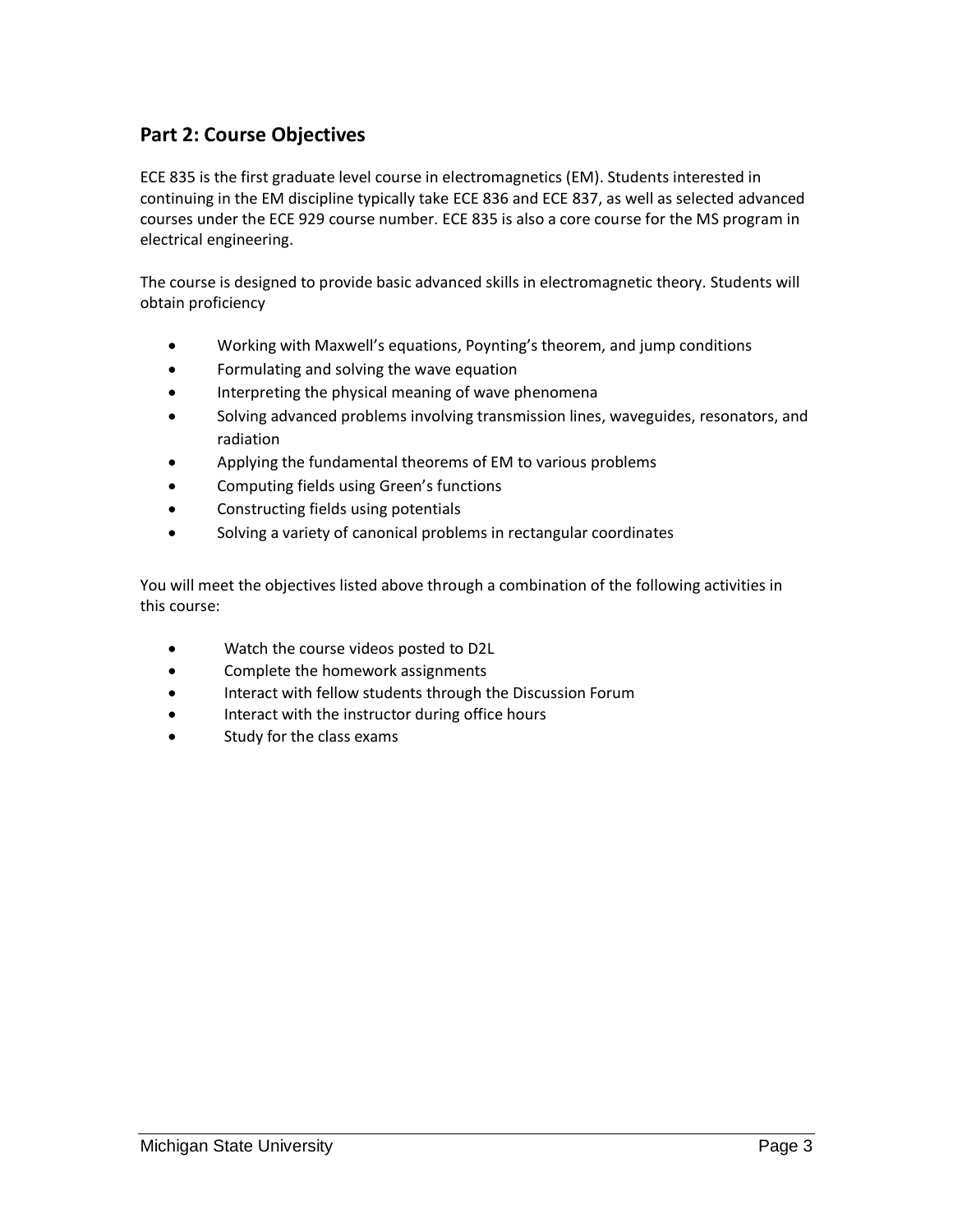# **Part 3: Course Outline/Schedule**

#### **Important dates**

Note: These dates may also be found in the D2L calendar

| <b>Date</b> | <b>Activity</b>                       |  |  |
|-------------|---------------------------------------|--|--|
| 8/28        | Classes begin                         |  |  |
| 9/2         | Holiday - University closed           |  |  |
| 9/23        | <b>Homework 1 due</b>                 |  |  |
| 9/23        | Tuition refund period ends            |  |  |
| 10/7        | Homework 2 due                        |  |  |
| 10/16       | Middle of semester - last day to drop |  |  |
| 10/23       | <b>Homework 3 due</b>                 |  |  |
| 10/28       | <b>MIDTERM EXAM</b>                   |  |  |
| 11/20       | Homework 4 due                        |  |  |
| 11/28-11/29 | Holiday - University closed           |  |  |
| 12/6        | Homework 5 due                        |  |  |
| 12/6        | Last day of class                     |  |  |
| <b>TBD</b>  | <b>FINAL EXAM</b>                     |  |  |

## **Outline of topics**

| Topic          | Title                                                                            | Dates        | <b>Notes</b>     | Homework | Exam     |
|----------------|----------------------------------------------------------------------------------|--------------|------------------|----------|----------|
|                |                                                                                  |              | Pages            | where    | where    |
|                |                                                                                  |              |                  | assessed | assessed |
|                |                                                                                  |              |                  |          |          |
| $\mathbf{1}$   | Navigating ECE 835 (53:33)                                                       | 8/28         |                  |          |          |
|                | <b>Chapter 1 (4:28:09)</b>                                                       |              |                  |          |          |
| $\overline{2}$ | Introduction (50:35)                                                             | $8/30-9/2$   | $1-12, R1-$<br>3 | 1,2      | M        |
| 3              | Maxwell's Theory of<br>Electromagnetics (2:54:53)                                | $9/4 - 9/11$ | R5-64            | 1, 2, 3  | M        |
| 4              | Energy and Power (25:21)                                                         | 9/13         | $26 - 29$        | 2,4      | M,F      |
| 5              | Complex Quantities and the<br><b>Phasor Maxwell's Equations</b><br>(26:29)       | 9/16         | 29-32            | 2,3,4    | M.F      |
| 6              | <b>Complex Constitutive</b><br><b>Relationships and Complex</b><br>Power (30:54) | 9/18         | $32 - 36$        | 2,3      | M,F      |
| $\overline{7}$ | Jump (Boundary) Conditions<br>(19:57)                                            | 9/20         | 36-39            | 2,3,5    | F        |
|                |                                                                                  |              |                  |          |          |
|                | Chapter 2 (10:10:36)                                                             |              |                  |          |          |
| 8              | The Wave Equation (58:12)                                                        | 9/23         | 40-44            | 2,3      | М        |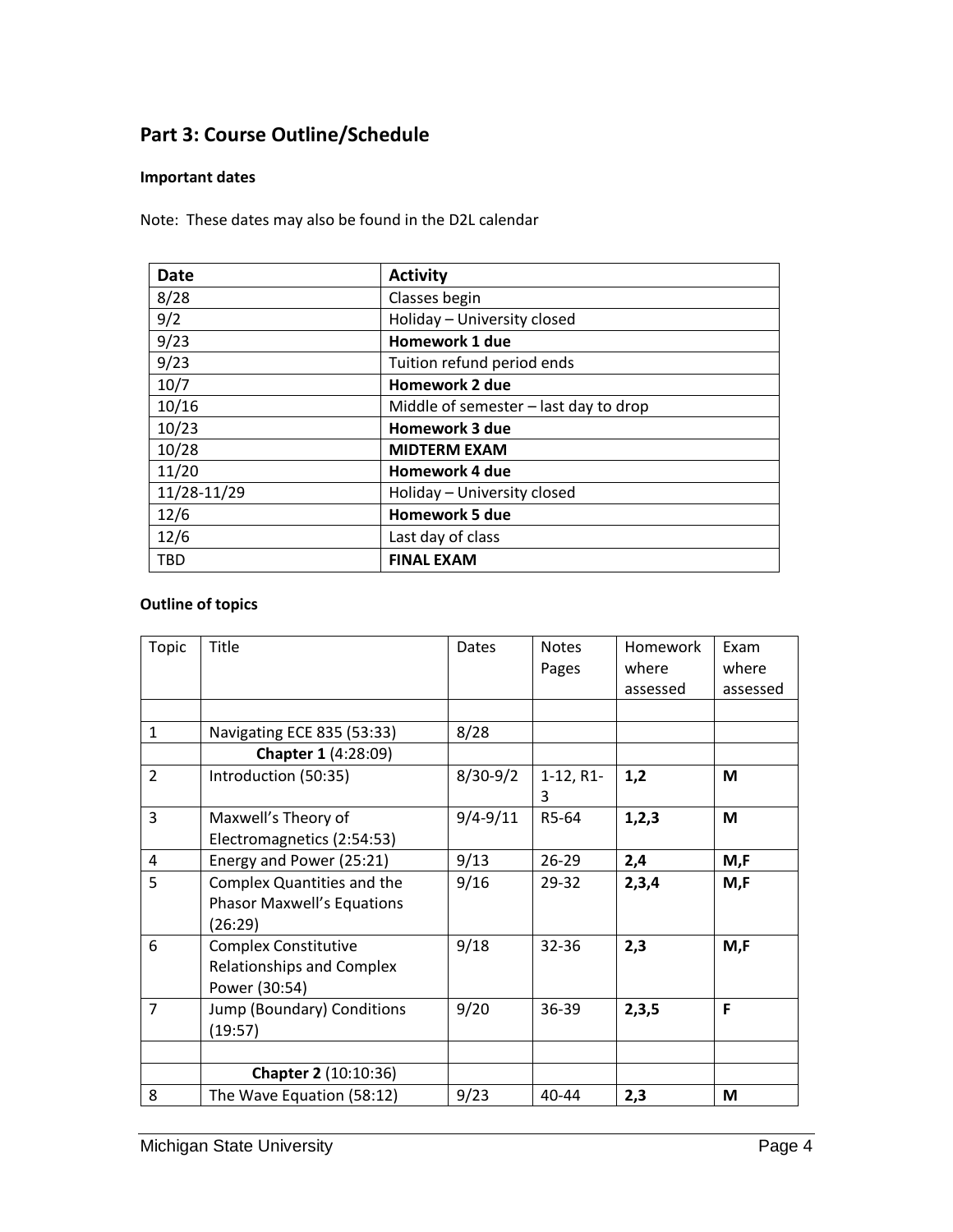| 9  | <b>Waves in Perfect Dielectrics</b> | 9/25      | 45-53   | 3                       |   |
|----|-------------------------------------|-----------|---------|-------------------------|---|
|    | (1:39:08)                           |           |         |                         |   |
| 10 | Intrinsic Wave Constants (17:56)    | 9/27      | 53-54   | $\overline{2}$          | M |
| 11 | Waves in Lossy Matter (26:20)       | 9/30      | 54-55   | $\overline{\mathbf{2}}$ | M |
| 12 | Reflection of Waves (1:35:35)       | 10/2      | 56-63   | $\mathbf{2}$            |   |
| 13 | <b>Transmission Line Concepts</b>   | 10/4      | 64-68   | 3                       |   |
|    | (1:34:46)                           |           |         |                         |   |
| 14 | Waveguide Concepts (1:14:06)        | 10/7      | 69-74   | 3,5                     | F |
| 15 | Resonator concepts (32:32)          | 10/9      | 74-77   |                         |   |
| 16 | Radiation (1:30:16)                 | 10/11     | 77-81   | 4                       | F |
| 17 | Antenna Concepts (1:21:45)          | 10/15     | 81-85   | 4                       | F |
|    |                                     |           |         |                         |   |
|    | Chapter 3 (7:04:42)                 |           |         |                         |   |
| 18 | The Source Concept (22:50)          | 10/16     | 86-89   | 4                       |   |
| 19 | Duality (Superposition) (18:59)     | 10/16     | 89-91   |                         |   |
| 20 | Uniqueness (20:14)                  | 10/18     | 91-93   |                         |   |
| 21 | Image Theory (38:06)                | 10/21     | 94-96   | 4                       |   |
| 22 | The Equivalence Principle           | 10/23     | 96-98   | 4                       | F |
|    | (28:15)                             |           |         |                         |   |
| 23 | Fields in Half-Space (12:32)        | 10/23     | 99      |                         |   |
| 24 | The Induction Theorem (14:41)       | 10/25     | 99-101  |                         |   |
| 25 | Reciprocity (47:34)                 | 10/28     | 101-105 |                         |   |
| 26 | Green's functions (2:17:46)         | $10/30 -$ | 105-113 | 5                       |   |
|    |                                     | 11/1      |         |                         |   |
| 27 | Tensor (Dyadic) Green's             | 11/4      | 113-115 |                         |   |
|    | functions -- optional               |           |         |                         |   |
| 28 | Integral Equations (30:20)          | 11/6      | 116-118 |                         |   |
| 29 | Construction of Solutions (26:49)   | 11/8      | 118-121 |                         |   |
| 30 | The Radiation Field (26:36)         | 11/11     | 121-123 | 4                       |   |
|    |                                     |           |         |                         |   |
|    | Chapter 4 (7:28:23)                 |           |         |                         |   |
| 31 | The Wave Functions (34:37)          | 11/13     | 124-127 | 3                       | F |
| 32 | Plane Waves (1:01:45)               | 11/15     | 127-131 | 3                       |   |
| 33 | The Rectangular Waveguide           | 11/18     | 131-135 | 5                       | F |
|    | (1:17:13)                           |           |         |                         |   |
| 34 | Alternative Mode Sets (27:25)       | 11/20     | 136-138 | 5                       |   |
| 35 | The Rectangular Cavity (26:23)      | 11/25     | 138-139 |                         |   |
| 36 | Partially Filled Waveguide          | 11/27     | 140-144 | 5                       |   |
|    | (51:41)                             |           |         |                         |   |
| 37 | The Dielectric-Slab Guide           | 11/29     | 145-151 |                         |   |
|    | (1:11:29)                           |           |         |                         |   |
| 38 | <b>Modal Expansions of Fields</b>   | 12/2      | 151-156 |                         |   |
|    | (46:19)                             |           |         |                         |   |
| 39 | Currents in Waveguides (51:51)      | 12/4      | 156-161 |                         |   |
|    |                                     |           |         |                         |   |
|    |                                     |           |         |                         |   |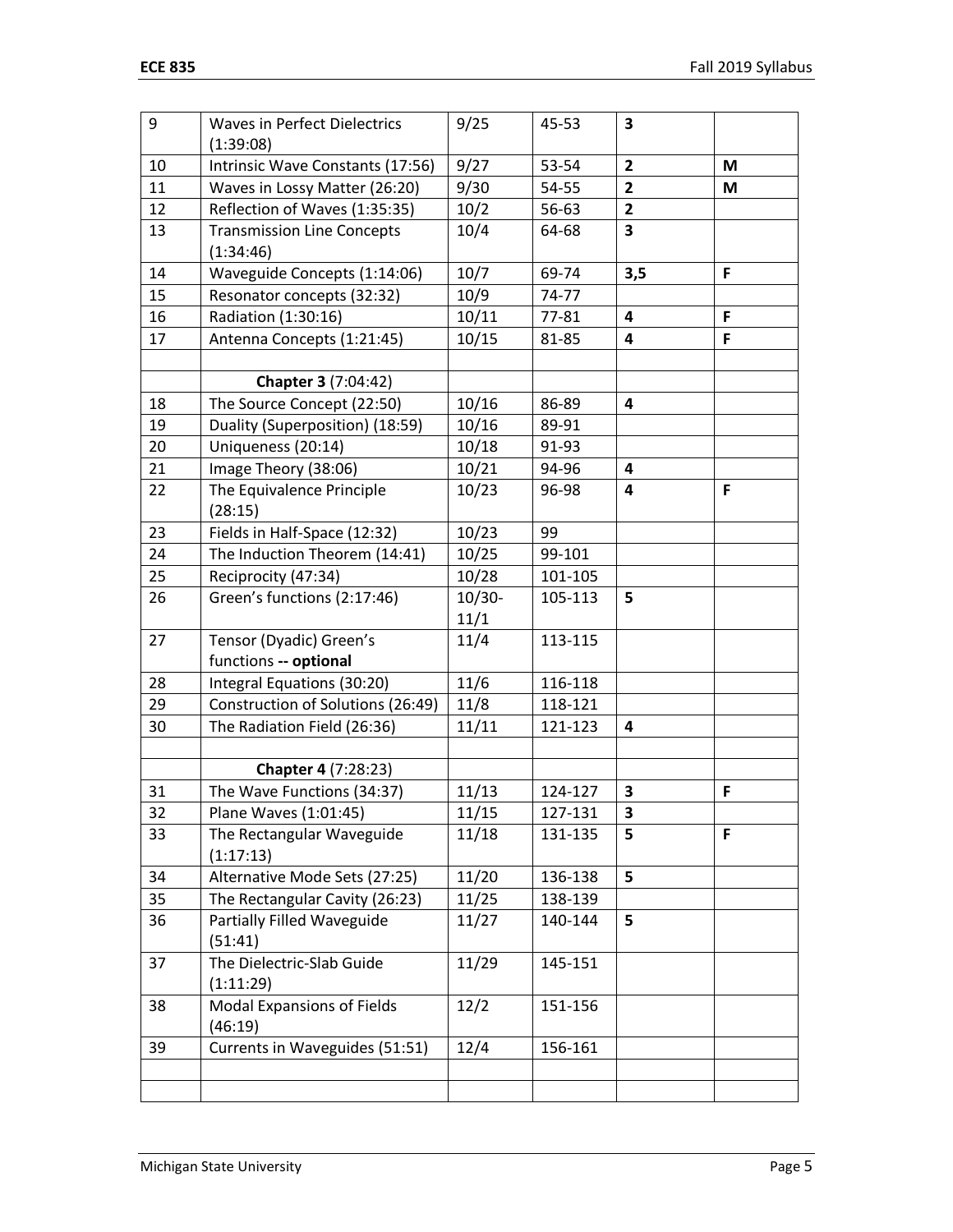#### **Weekly schedule**

| Week           | Videos  | Dates         | <b>Topics</b>     | Homework   | Exam      |
|----------------|---------|---------------|-------------------|------------|-----------|
| $\mathbf{1}$   | 1:09:03 | $8/28 - 8/30$ | 1, 2.1            |            |           |
| $\overline{2}$ | 2:40:26 | $9/2 - 9/6$   | 2.2, 2.3, 3.1.1   |            |           |
|                |         |               | 3.1.4             |            |           |
| 3              | 1:14:53 | $9/9 - 9/13$  | $3.1.5 - 3.1.9,4$ |            |           |
| 4              | 1:17:20 | $9/16 - 9/20$ | 5, 6, 7           |            |           |
| 5              | 2:55:16 | $9/23 - 9/27$ | 8,9,10            | HW 1 9/23  |           |
| 6              | 3:36:41 | $9/30 - 10/4$ | 11,12,13          |            |           |
| 7              | 3:16:54 | 10/7-10/11    | 14,15,16          | HW 2 10/7  |           |
| 8              | 2:23:48 | 10/14-10/18   | 17,18,19,20       |            |           |
| 9              | 1:33:34 | 10/21-10/25   | 21, 22, 23, 24    | HW 3 10/23 |           |
| 10             | 3:05:20 | 10/28-11/1    | 25,26             |            | Midterm   |
|                |         |               |                   |            | 10/28     |
| 11             | 57:09   | $11/4 - 11/8$ | 27,28,29          |            |           |
| 12             | 2:02:58 | 11/11-11/15   | 30, 31, 32        |            |           |
| 13             | 1:44:38 | 11/18-11/22   | 33, 34, 35        | HW 4 11/20 |           |
| 14             | 2:29:33 | 11/25-11/27   | 36,37             |            |           |
| 15             | 1:37:10 | $12/2 - 12/6$ | 38,39             | HW 5 12/6  |           |
| Finals         |         |               |                   |            | Final TBD |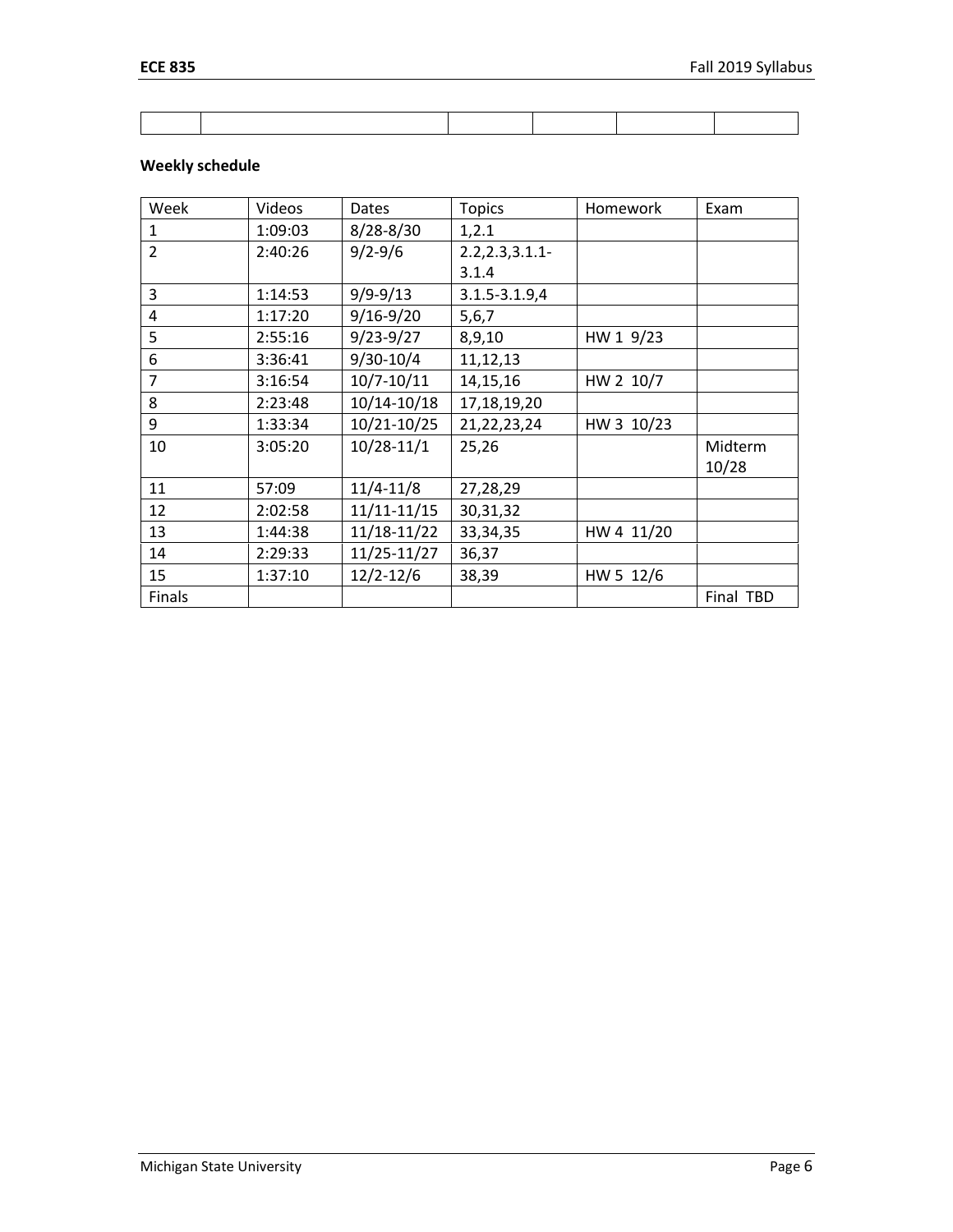# **Part 4: Grading Policy**

#### **Graded Course Activities**

The table below describes the graded course activities including points and activity description.

| <b>Points</b> | <b>Description</b>                       |  |
|---------------|------------------------------------------|--|
| 25            | Homework assignments 1-5 (5 points each) |  |
| 25            | Midterm exam                             |  |
| 50            | Final exam                               |  |
| 100           | <b>Total Points Possible</b>             |  |

#### **Homework Policies**

- Homework must be submitted through D2L by 11:59 pm on the date listed below
- Homework must be submitted as a **single pdf file**
- Homework must be clear and legible
- You are encouraged to work in groups. You may submit a homework solution for each student or one solution for a group of two students. Be sure all names are listed.
- More policies and details regarding homework may be found on D2L at **Content Homework Assignments Homework guidelines**.

#### **Homework Assignment Due dates**

| Assignment | Date due |
|------------|----------|
|            | 9/23     |
|            | 10/7     |
|            | 10/23    |
| 4          | 11/20    |
|            | 12/6     |

#### **Viewing Grades and Graded Work**

You may view your grades on D2L at **Assessments Grades**.

#### **Exams**

Details on how exams will be administered to off-campus students may be found on D2L at **Content Syllabus/Course Resources Exam Guidelines**.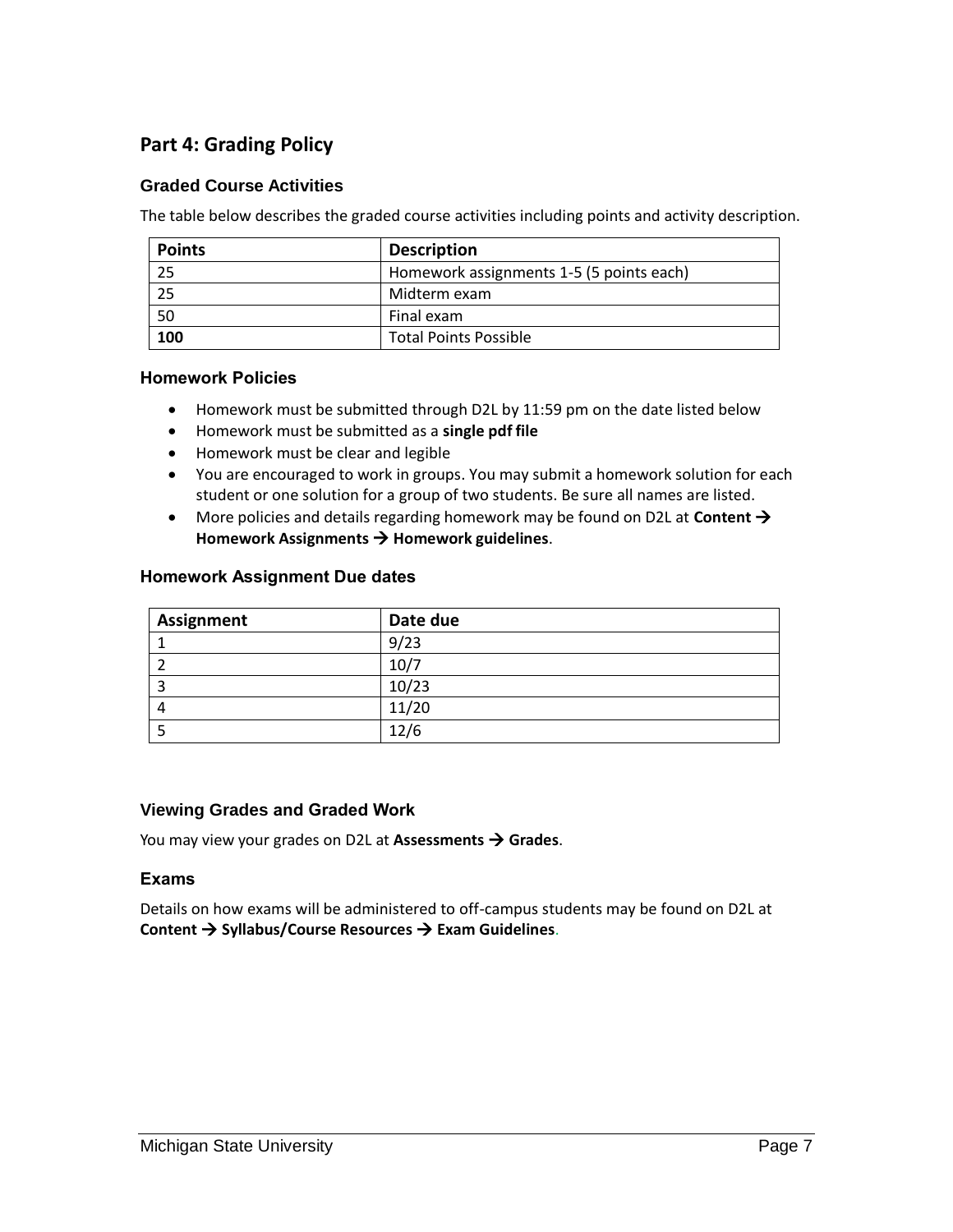## **Part 5: Course Policies**

#### **Inform Your Instructor of Any Accommodations Needed**

From the Resource Center for Persons with Disabilities (RCPD): Michigan State University is committed to providing equal opportunity for participation in all programs, services and activities. Requests for accommodations by persons with disabilities may be made by contacting the Resource Center for Persons with Disabilities at 517-884-RCPD or on the web at rcpd.msu.edu. Once your eligibility for an accommodation has been determined, you will be issued a Verified Individual Services Accommodation ("VISA") form. Please present this form to me at the start of the term and/or two weeks prior to the accommodation date (test, project, etc.). Requests received after this date may not be honored.

#### **Drops and Adds**

The last day to add this course is the end of the first week of classes. The last day to drop this course with a 100 percent refund and no grade reported is September 23, 2019. The last day to drop this course with no refund and no grade reported is October 16, 2019. You should immediately make a copy of your amended schedule to verify you have added or dropped this course.

#### **Commercialized Lecture Notes**

Commercialization of lecture notes and university-provided course materials is **not permitted** in this course. (Note: The Code of Teaching Responsibility requires instructors who permit students to commercialize their class lecture notes to include a statement in their course syllabi that gives such permission. Absent such permission, students may not do so.)

#### **Exam Policy**

If you must miss an exam, you must contact me at least three days **before** the day of the exam to make alternative arrangements. True emergencies will be dealt with on a case-by-case basis.

#### **Religious Observances**

If any exam or assignment conflicts with a religious observance, let me know **ahead of time** and we will make other arrangements.

#### **Academic Honesty**

Information on academic honesty may be found at [https://www.msu.edu/~ombud/academic](https://www.msu.edu/~ombud/academic-integrity/index.html)[integrity/index.html.](https://www.msu.edu/~ombud/academic-integrity/index.html) Note in particular that General Student Regulation 1.00 *PROTECTION OF SCHOLARSHIP AND GRADES* states

The principles of truth and honesty are fundamental to the educational process and the academic integrity of the University; therefore, no student shall:

- 1.01 claim or submit the academic work of another as one's own.
- 1.02 procure, provide, accept or use any materials containing questions or answers to any examination or assignment without proper authorization.
- 1.03 complete or attempt to complete any assignment or examination for another individual without proper authorization.